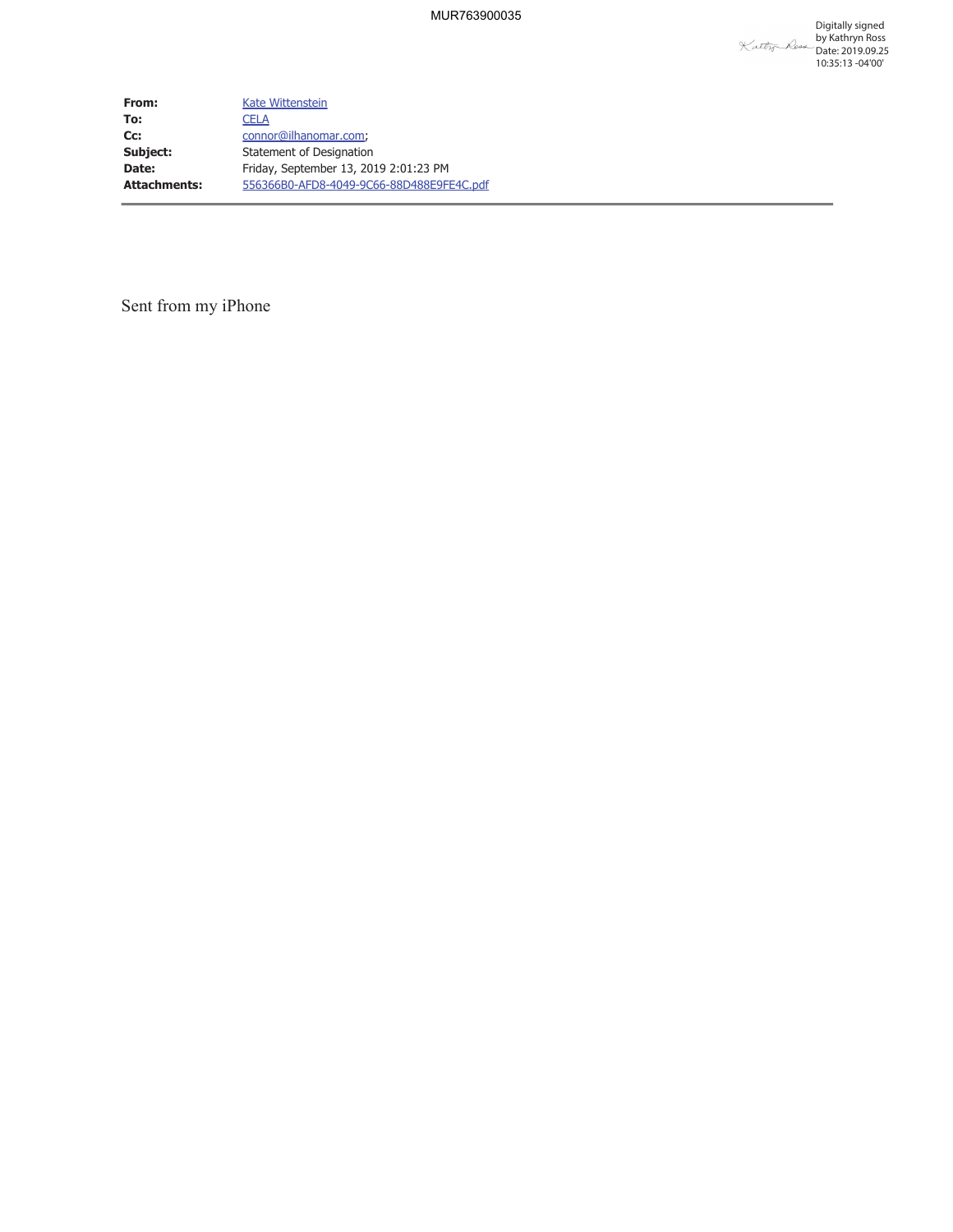| <b>JN COMMONS</b><br><b>THE STATES OF AN</b> |
|----------------------------------------------|
|                                              |

**FEDERAL ELECTION COMMISSION Washington, DC 20463**

| <b>Statement of Designation of Counsel</b><br><b>Provide one form for each Respondent/Witness</b><br>Note: You May E-Mail Form to: CELA@fec.gov                                                                            |                                                                       |  |                  |  |
|----------------------------------------------------------------------------------------------------------------------------------------------------------------------------------------------------------------------------|-----------------------------------------------------------------------|--|------------------|--|
| CASE: 7639                                                                                                                                                                                                                 |                                                                       |  |                  |  |
|                                                                                                                                                                                                                            | Name of Counsel: Neil Reiff and David Mitrani                         |  |                  |  |
|                                                                                                                                                                                                                            | Firm: Sandler Reiff Lamb Rosenstein & Birkenstock, P.C.               |  |                  |  |
|                                                                                                                                                                                                                            | Address: 1090 Vermont Ave, NW, Suite 750                              |  |                  |  |
| Washington, DC 20005                                                                                                                                                                                                       |                                                                       |  |                  |  |
|                                                                                                                                                                                                                            | Telephone: $(202)$ 479-1111 $_{\text{Fax:}} (202)$ 479-1115           |  |                  |  |
| The above named individual and/or firm is hereby designated as my counsel and is<br>authorized to receive any notifications and other communications from the Commission<br>and to act on my behalf before the Commission. |                                                                       |  |                  |  |
| 99183199                                                                                                                                                                                                                   | Kt Noter Sten                                                         |  | <b>Treasurer</b> |  |
| <b>Date</b>                                                                                                                                                                                                                | <b>Signature</b>                                                      |  | <b>Title</b>     |  |
| RESPONDENT: Ilhan for Congress, Kate Wittenstein, Treasurer                                                                                                                                                                |                                                                       |  |                  |  |
|                                                                                                                                                                                                                            | (Committee Name/Company Name/Individual Named In Notification Letter) |  |                  |  |
| <b>MAILING ADDRESS:</b>                                                                                                                                                                                                    |                                                                       |  |                  |  |
|                                                                                                                                                                                                                            | 400 SOUTH 4TH STREET, SUITE 401-200, MINNEAPOLIS, MN 55415            |  |                  |  |
| Telephone: (H):                                                                                                                                                                                                            | $_{(W):}$ (612) 293-9308                                              |  |                  |  |
|                                                                                                                                                                                                                            |                                                                       |  |                  |  |

**This form relates to a Federal Election Commission matter that is subject to the confidentiality provisions of 52 U.S.C. § 30109(a)(12)(A). This section prohibits making public any notification or**  investigation conducted by the Federal Election Commission without the express written consent of **the person receiving the notification or the person with respect to whom the investigation is made.**